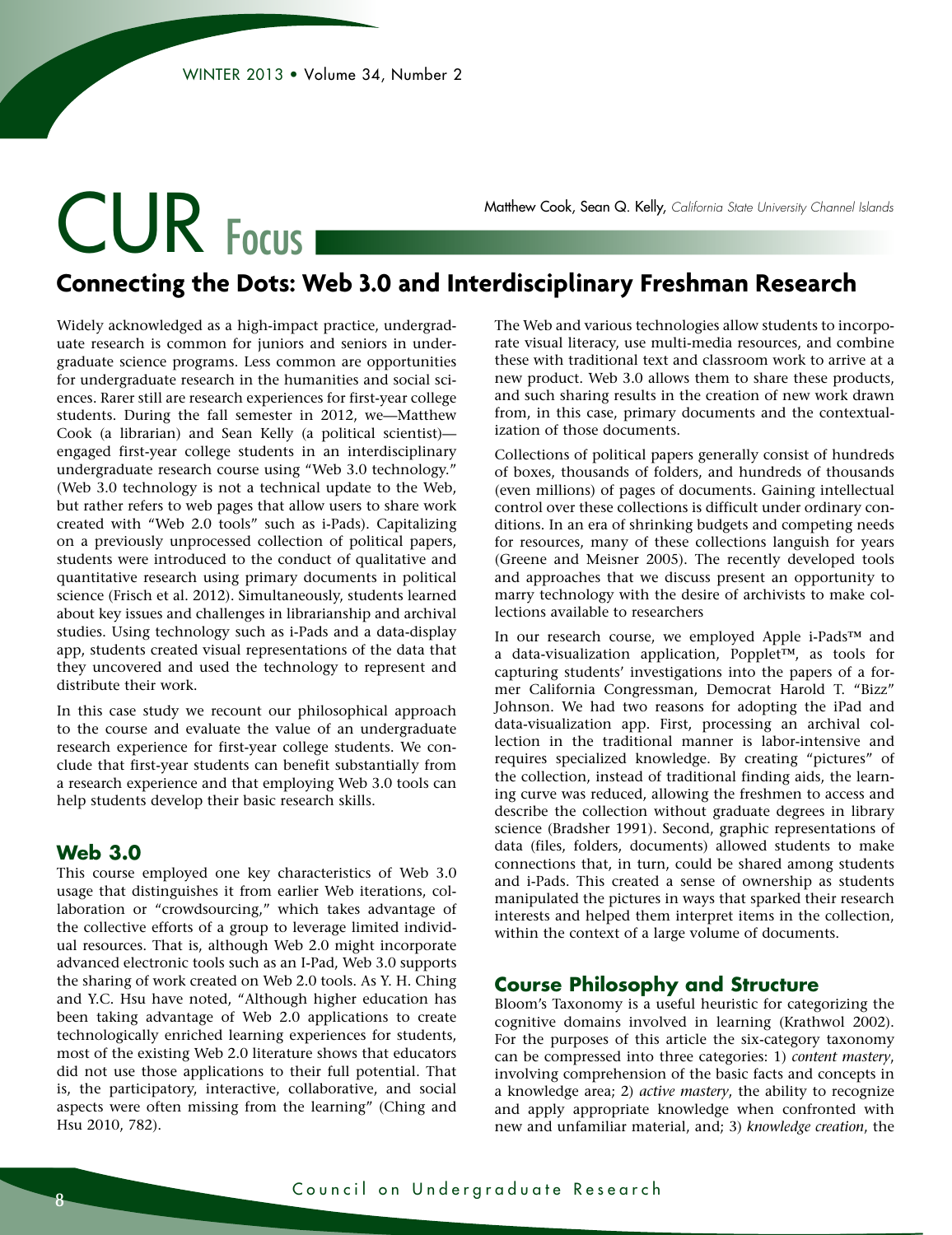

ability to critically confront new material, recognize how that material is relevant to existing knowledge, and how that material might be used to create a new understanding of existing facts. (See Figure 1.)

First-year college students mostly understand "research" based on their high-school experience. A student typically is given a topic and sent to the library; research is the process of locating information and reporting back what the student found in the existing literature. While this exercise has value—knowing what is known is important—the library research approach largely constrains the research process to the *content mastery* domain. If one accepts the premise that research involves *knowledge creation*, then the library research project falls far short of our goal for students in an undergraduate research course. Without question our purpose is to help students master content; but the value of an undergraduate research experience comes when students confront new "data" and are required to: 1) apply their existing knowledge to those data, to "make sense" of them, and 2) recognize how the new data can be employed to create new knowledge, or repurpose existing knowledge in a manner that creates a new understanding of existing insights.



**Figure 1. Bloom's Taxonomy (revised by authors)** 

Our class received support from the Stepladder Program for Interdisciplinary Research and Learning (SPIRaL, http:// www.csuci.edu/spiral), part of a campus-wide effort to institutionalize undergraduate research at CSU Channel Islands. The SPIRaL program was in part funded by a grant from the W. M. Keck Foundation.

Our approach to the course was to help students develop "concept maps," which are "diagrams that represent ideas as node-link assemblies" (Nesbit Adesope 2006, 413). Such maps are a means to graphically organize information in a manner that highlights the connections between and across concepts, and to present related information. Concept maps have been shown to help instructors illustrate information about complex structures to students (Weinstein and Mayer 1986).

In the context of this course, the chief contribution of the concept map was to engage students in actively incorporating new information into broader and evolving knowledge networks; that is, encouraging students to make connections between related concepts and sources of information. The mapping approach is intended to simplify a complex problem and to engage students so that they acquire the higher-

level cognitive skills involved in research.

Concept-mapping software, the Popplet app, introduced a dynamic element into the students' research experience. The technology allowed students to expand their universe of intellectual resources to include content from video, music, photos, and graphics as they were expanding their knowledge base. They developed their information-literacy skills and were also required to make intellectual connections between formerly discrete sources and concepts, wrapping them into a "web of knowledge." The example in Figure 2 illustrates how the Popplet app can be used to present a concept map.

Designed by the authors, the concept map in Figure 2 illustrates how a document from the Johnson Collection served as a jumping-off point for a number of educational explorations. In the primary document, a constituent complains about the nomination of Judge G. Harrold Carswell to the United States Supreme Court and links it to his condemnation of the U.S. military's incursion into Cambodia during the Vietnam War. A student, perhaps unaware of both Carswell and the Cambodian bombings, might use Popplet to document his or her explorations into these topics by employing multimedia clips, interpreting historical documents, and drawing connections between these resources and the primary document.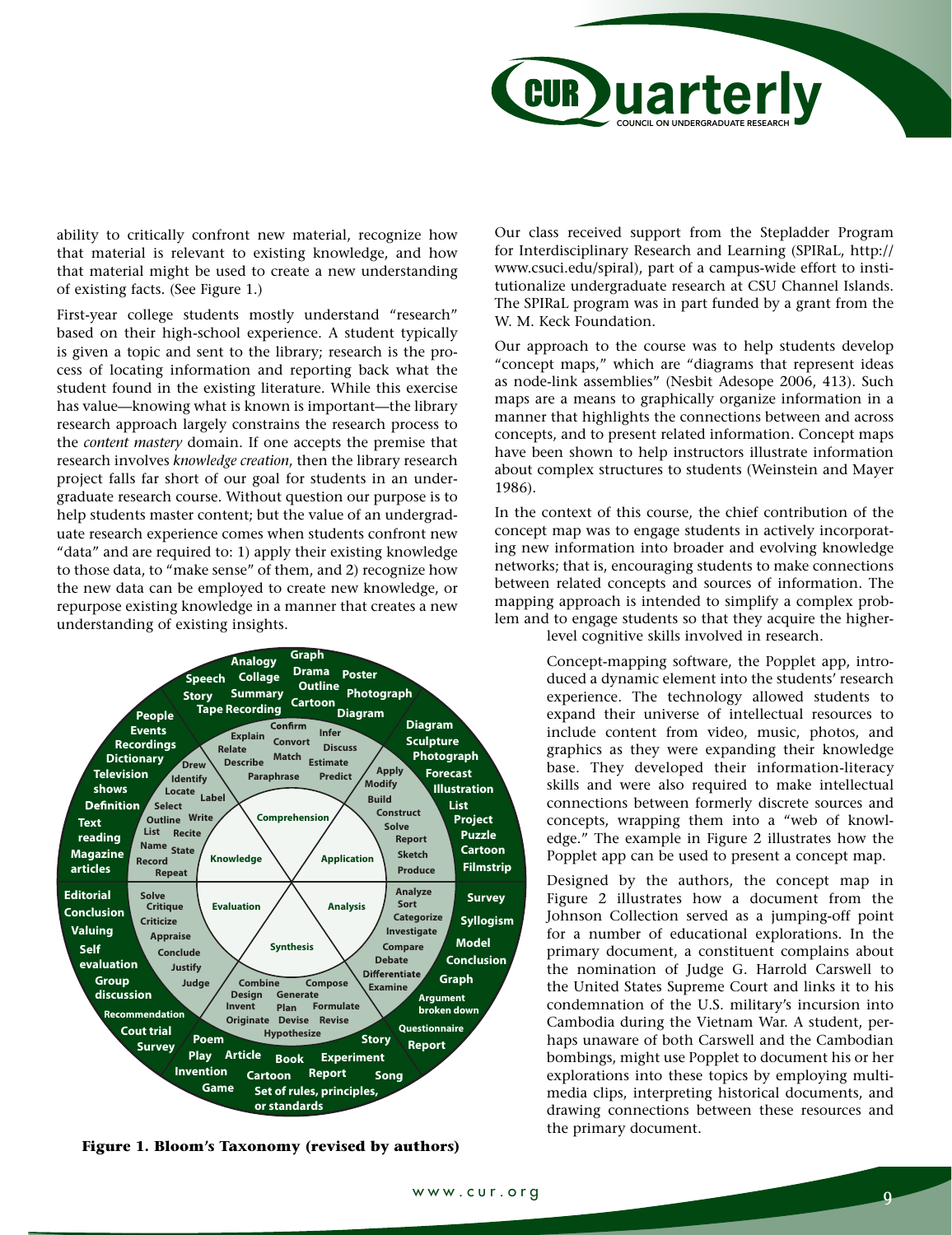



**Figure 2. Using the Popplet App to Construct a Concept Map** (image verbatim from student assignment)

#### **An Interdisciplinary Introduction**

The unprocessed collection of Representative Johnson's papers that we worked with contained the records produced in his congressional office during his service in the House of Representatives from 1959 to 1980. Acquired by the John Spoor Broome Library at CSU Channel Islands in 2011, the papers were contained in about 700 boxes, uncatalogued, unprocessed and, thus, unavailable to researchers.

Prior to the first class session we created a subset of this collection, consisting of constituent letters to Congressman Johnson on the topic of the Vietnam War. These letters represented "activated" public opinion—the opinions of his constituents who felt strongly enough about an issue to register their opinions in letter form. We chose the Vietnam War letters because they represented opinions on an issue of historical significance large enough to be recognizable to students, but an issue on which they would not have significant knowledge.

During the first class session students were required to count the number of letters for an assigned year, noting the total for each month, and to report their findings. Using the quantitative data that they generated, we created a graphic representation of the data for the second class session (see Figure 3). This exercise highlighted the potential of the collection as a source of quantitative data; the relationship between primary sources and political science—transforming seemingly qualitative data into quantitative data (Frisch and Kelly 2009, 2012)—began to take shape.

The graph—and the month-to-month and year-to-year variations—provided an opportunity to engage students in discussing possible explanations for what caused the variations in the volume of public opinion. This allowed us to focus their attention on searching for potential explanations for observed changes, and how these changes might reflect constellations of events during the Vietnam conflict. It also suggested that the "stories" or "meaning making" associated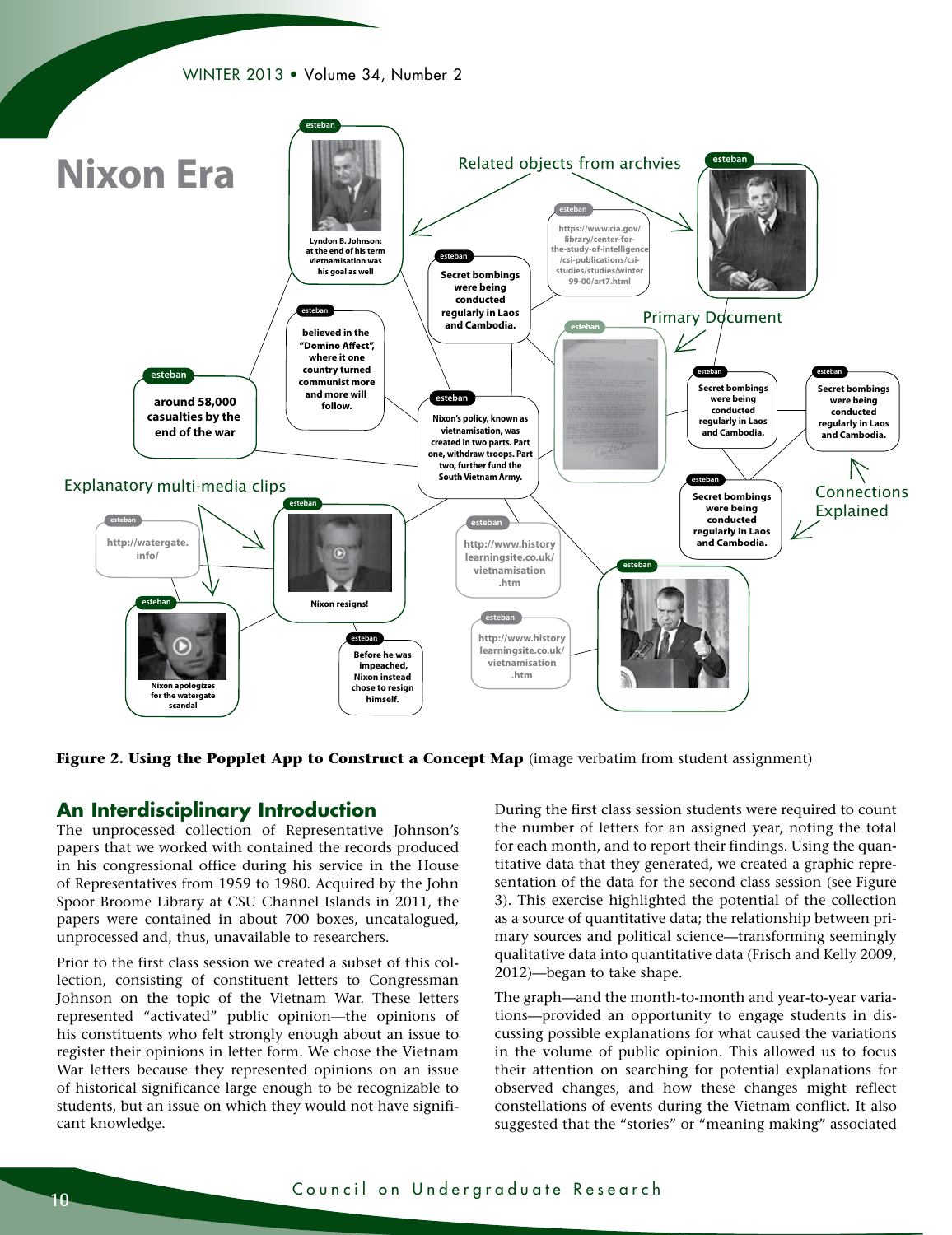

## Figure 3. Student Letter Count by Month



**JUNE 1971-** During a college commencement speech, Senator Mike Mansfield labels the Vietnam war "a tragic mistake."

**JUNE 13, 1971-** The New York Times begins publication of the 'Pentagon Papers' a secret Defense Department archive of the paperwork involved in decisions made by previous White House administrations concerning Vietnam. Publication of the classified documents infuriates president Nixon.

**JUNE 15, 1971-** Nixon attempts to stop further publication of the Pentagon Papers through legal action against the Times in the U.S. District Court.

**JUNE 18, 1971-** The Washington Post begins its publications of the Pentagon Papers. The Times and Post now become involved in legal wrangling with the Nixon administration which soon winds up before the U.S. Supreme Court.

**JUNE 22, 1971-** A non-binding resolution passed in the U.S. Senate urges the removal of all American troops from Vietnam by year's end.

**JUNE 28, 1971-** The source of the Pentagon Papers leak, Daniel Eisenberg, surrenders to police.

**JUNE 30, 1971-** The U.S. Supreme Court rules 6.3 in favor of the New York Times and Washington Post publication of the Pentagon Papers.

with these spikes were one example among many, and that each data point could be linked to one or more additional data points and to other stories.

While counting the letters, students were asked to sample and read some of them and to identify one piece of correspondence that they found intriguing, based on their own criteria. The second part of the introductory assignment required students to explore further the notion of discovery by "contextualizing" that single constituent letter (see Figure 4a). Any given letter is a product of the social, historical, and political context in which it was written. Students were required to locate and connect appropriate primary and secondary sources to the letter so that a reader today would have the context necessary to understand the letter.

Figure 4a is a letter from a constituent to Congressman Johnson in which the constituent writes, in part, "Instead of the tax increase which the Administration is proposing to pay for the War in Vietnam, why not just win that war by using our air and sea power and simultaneously cutting out the Great Society boondoggle?" To understand the content of this letter, the student researched the Great Society and the Vietnam War and linked both to the Civil Rights Act

#### **Figure 4a. Constituent Letter**

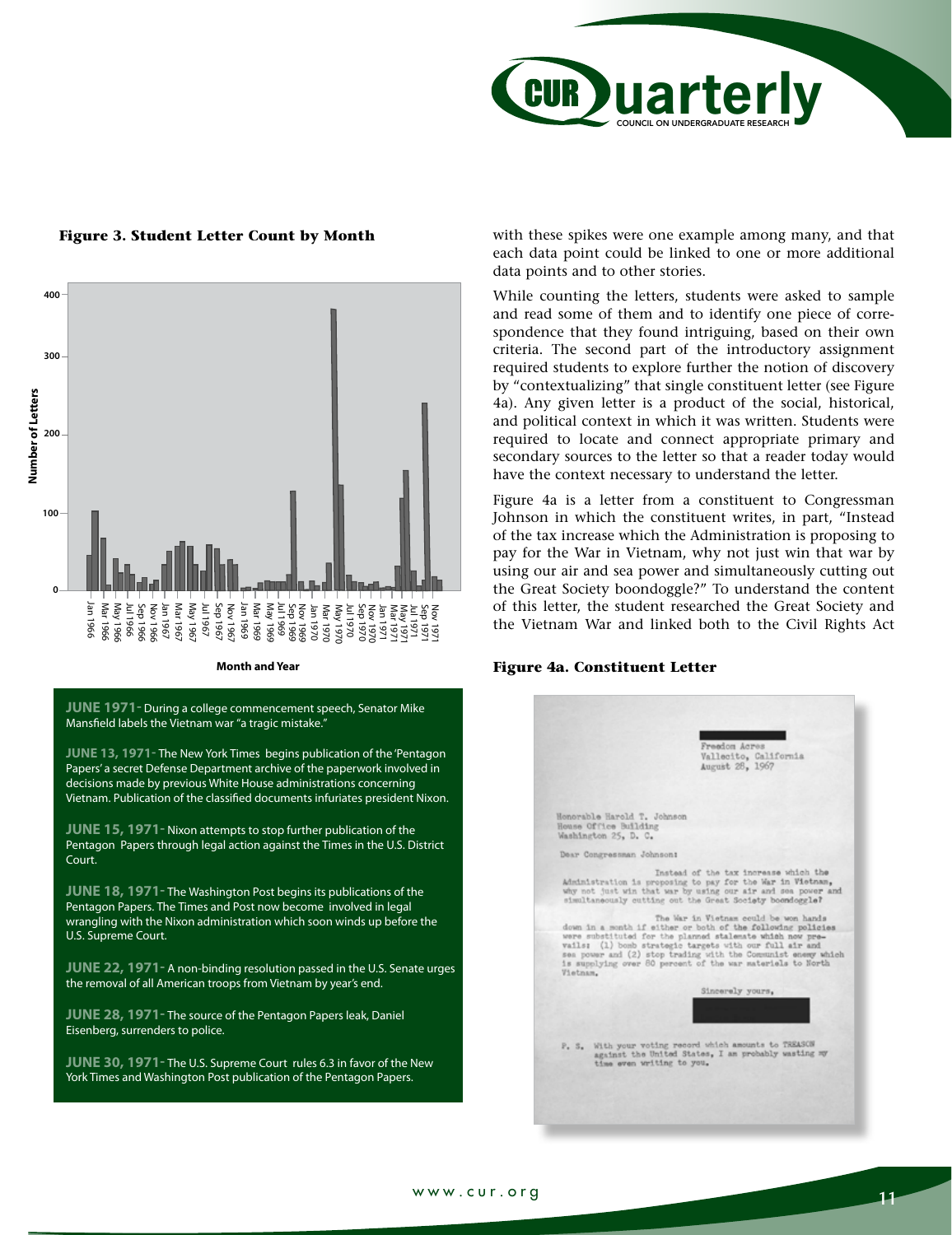

(image verbatim from student assignment)

of 1964 and Voting Rights Act of 1965, which might have made for a fine research paper describing that complex relationship. However, in this instance, the student used Popplet to graphically organize his findings (see Figure 4b) in a manner focusing the connections between and across concepts, using primary, secondary, and multi-media resources (Weinstein and Mayer 1986).

There were a number of benefits to this interdisciplinary introduction to the course. First, it signaled to the students that this was not a lecture course; rather, they would be in an experiential-learning environment, and they would be interacting regularly with archival materials (a first for all of our enrollees). Second, students were introduced to the technological tool used in the course, in this case Popplet. Third, it demonstrated that the work might be done by an individual, but that it would be linked to something greater; each discrete effort would inform the whole (the Web 3.0 ethic). Fourth, we demonstrated that the focal point of the course would change. Whether it was a single letter, a policy issue, or a complete policy or political domain, everyone in the class would be responsible for establishing linkages to broader issues.

By the fourth class meeting, the students understood the course's aims, were familiar with their cataloguing tool, and

textualizing research hits. Further, information literacy is a process and this fact is noted in the university's general education goals (http://www.csuci.edu/provost/ge-taskforce/goalsandoutcomes.htm). With the first search in a database, the aim is to begin and then evaluate information, making searching an iterative process (Andretta 2013). The students began taking down boxes and describing their contents employing Popplet. In-class presentations by students noted some reoccurring problems concerning description, display, and effective story telling. The students, with little faculty input, negotiated these issues and arrived at best practices. But the sheer volume of the collection became a concern; it appeared as though the students would have a difficult time accessing and describing every box. So we identified themes in the collection (e.g., civil rights, Vietnam, state parks, and California water projects) and had students create concept maps for those issues.

knew the breadth and depth of the collection. It was then time to begin work in earnest. Despite intellectually understanding the course's goals, the question of how to achieve them needed to be answered. As one student asked, "Where do we begin?" Unfortunately for that student and the rest of the class, we could only answer, "We

don't know."

In teaching information literacy, the first step, however awkward, is a key teaching moment (Maybee 2007). The "not knowing" is a valuable tool in building vocabulary and con-

Interestingly, different issues engendered different approaches. Congressman Johnson's work on the Interior Committee meant that he had accumulated a great deal of material on, for instance, dams in the Western half of the United States. The student working in that research area noted quickly that there were very few constituent letters on this topic, but a large number of Congressional reports, Department of the Interior findings, geographical data from the Department of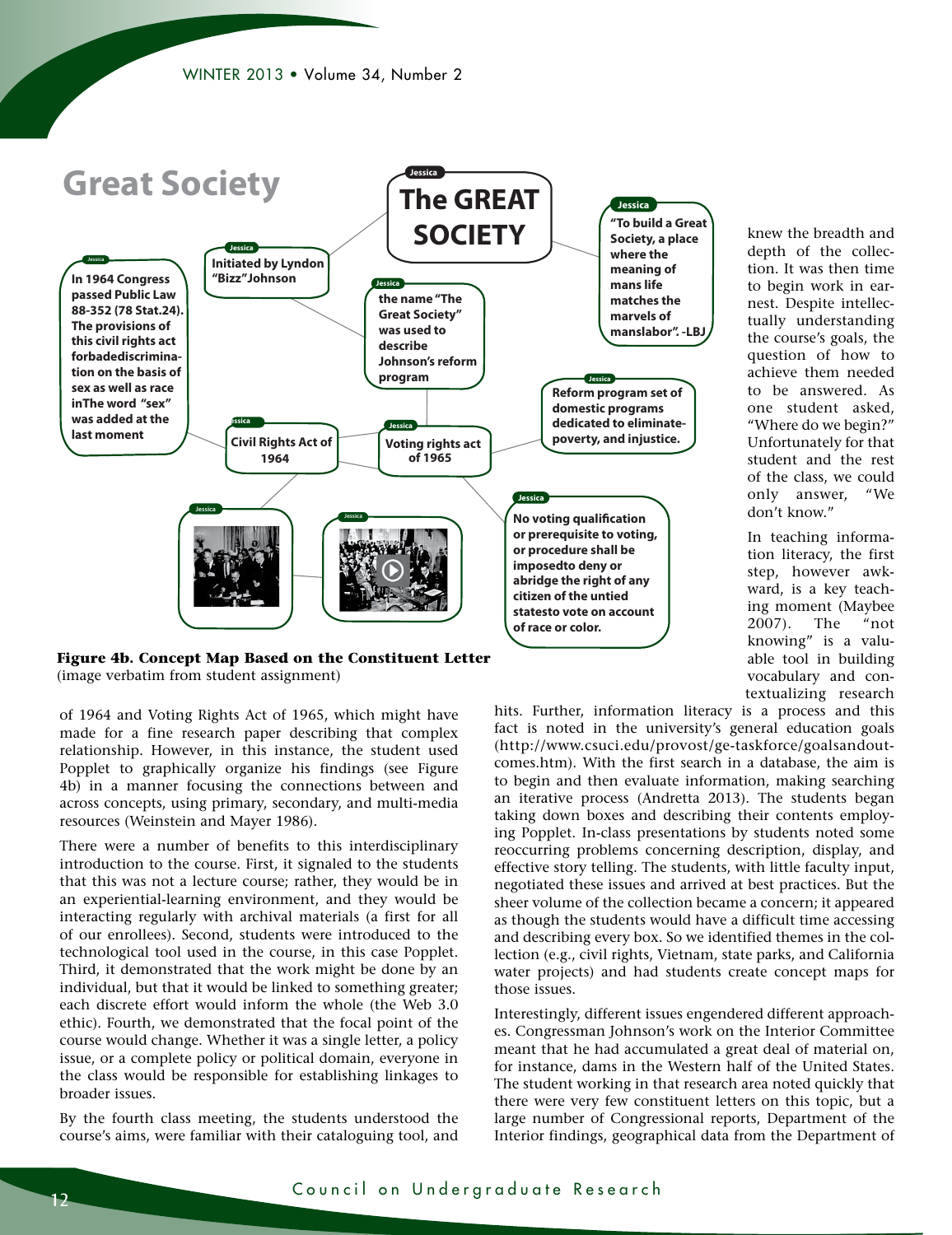

Agriculture, and site-visit notes. In contrast, the collection's materials on the Vietnam War were rich in constituent data, newspaper clippings, and some Presidential reports, but lacked significant materials on Congressional discussions regarding the war. Congressman Johnson was not a member of the Foreign Affairs Committee and, thus, his collection would reflect that. The in-class Popplet presentations illustrated this clearly and allowed for excellent teaching moments concerning both the political process (that is, the effects of specialization and committee assignments) and the arrangement of data for different types of materials.

By the 9th week of the course, students had developed a level of comfort with both the tools and the collection, thus allowing for more complex or richer understanding on the part of the students. As Figure 5 indicates, the students were then able to provide a context for their issue that had only been hinted at in their first Popplet assignment. Unlike traditional finding aids, students used more images in their descriptions of the collection, in an effort to let the collection tell the story visually (see Figure 5). The benefit to researchers wanting to access the collection will be concrete; rather than having a textual description of documents in the collection, researchers will be able to view documents that are representative of the collection.

Issues of meta-data standards, controlled vocabulary, and library or archival organizational models are replaced with an individual approach to the task, reflecting both students' understanding of the subject and the material that they are describing. Some issues, like civil rights, have a brief life in the collection, whereas others, such as national parks, are evident in every year of the Congressman's tenure. How should this be reflected in a Popplet? Watching students answer that question by evaluating, analyzing, and synthesizing the documents in unique ways was the most rewarding part of the class.



Students working with the Bizz Johnson Paper Collection.

#### **Figure 5. Finding Aid for Parts of the Collection Focusing on California Water Projects**  (image verbatim from student assignment)



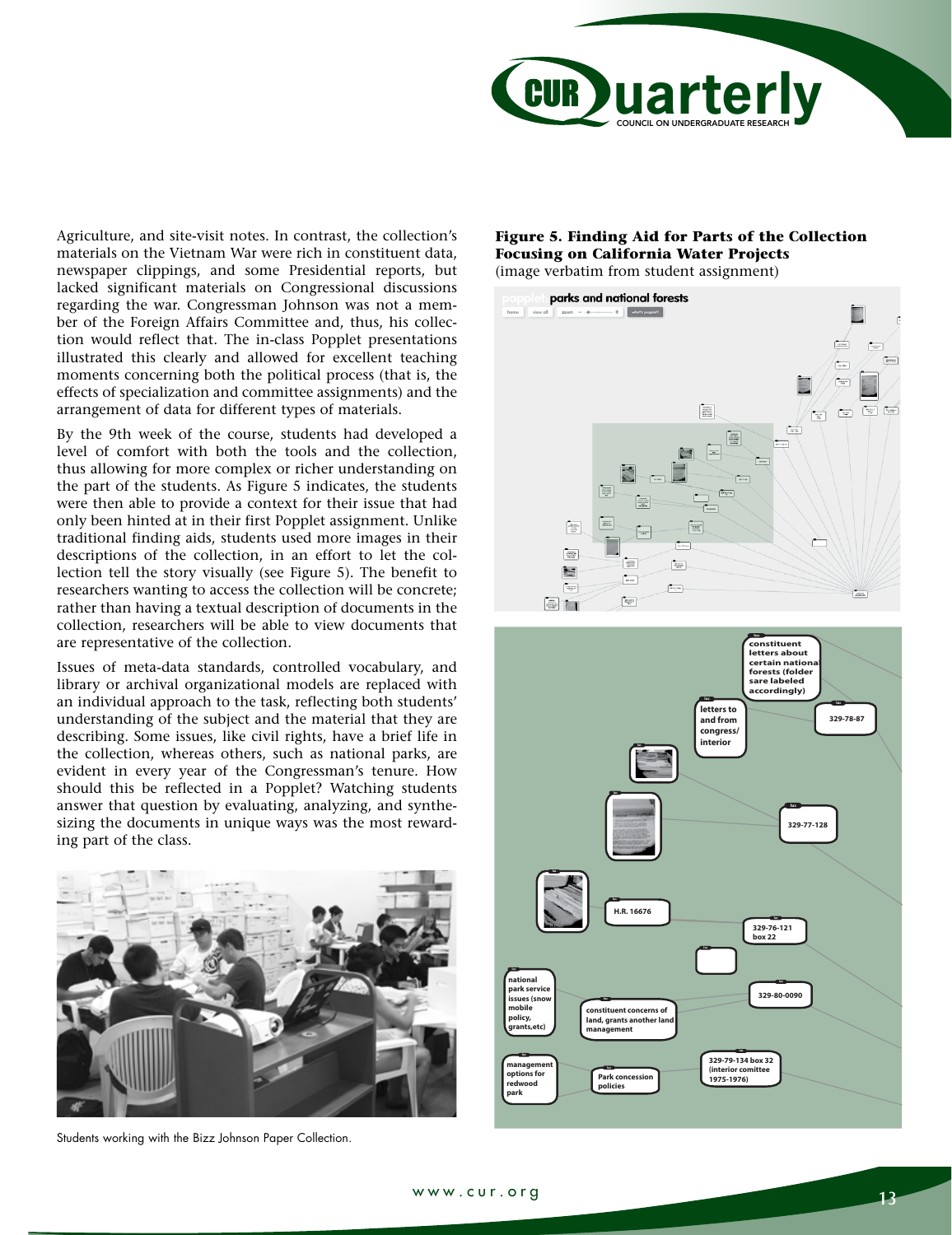## **CUR** Sidebar

#### **Online Guide Encourages Undergraduate Research Using Social Media**

Meagen Pollock, *The College of Wooster, mpollock@wooster.edu*  Laura Guertin, *Penn State Brandywine*

As a student explains the significance of her research to her peers, she points to the key figure on her poster. Another student asks a question. The speaker responds, although some time later. This scene is typical of many undergraduate research poster sessions—however, it takes place entirely online, using the Cloud-based application VoiceThread (http://voicethread.com/). With the ability to unite people separated by time and distance, VoiceThread and other social media tools can be used for everything from virtual poster sessions to collaborative discussions concerning datasets.

When thoughtfully and deliberately implemented, approaches using social media can effectively facilitate undergraduate research. CUR Geosciences Division has designed an online resource to encourage and support the use of social media in undergraduate research. For details, see http://serc.carleton.edu/NAGTWorkshops/undergraduate\_research/social\_media.html.

Although the examples in the resource guide are based in the geosciences, the best practices and social-media tools apply to all disciplines. The guide describes four types of such tools (social networking sites, blogs, collaborative projects, and content communities) and gives specific examples of how they can be used from the earliest stages of mentoring undergraduate researchers through final dissemination of their research projects. Using social media with undergraduate researchers presents some challenges, which are also addressed in the guide—in particular, social media etiquette and fair use and copyright policies. Additional resources and examples can be found at the CUR Geoscience Diigo social bookmarking site (http:// www.diigo.com/list/curgeoscience).

#### **Course Outcomes**

Measurement of course outcomes was consciously built directly into the course. Prior to the beginning of the course, we designed pre- and post-course student surveys centering on learning objectives that we considered important for this course. We were interested in knowing what the impact of the course was on students' subjective confidence in their ability to complete concrete tasks. Three interesting clusters of results emerged from the data we gathered.

In the domain of disciplinary knowledge, students' subjective understanding of the job of "congressman" increased substantially, with the pre- to post-course measure of "confidence" increasing a mean of 35 points (see Table 1). Students in the course also became somewhat less cynical about members of Congress, with students slightly more likely to believe that the lawmakers were not solely concerned about themselves. In the words of one student, "It has made me appreciate them more." Students became more convinced that members of Congress do pay attention to their constituents. Said one student, "They do try to follow the people's voice." However, their exposure to the Congressman's papers did not make them less cynical about Congress as an institution. One student said the experience "left me with the realization that we need change due to a broken system."

Overall, students gained in their ability to evaluate information. In particular, students indicated increased confidence in their ability to evaluate the validity of sources of information and to develop context for an historical document. Students indicated they perceived a small gain in their ability to distinguish between primary and secondary sources.

With regard to changes in students' confidence about their ability to engage in higher-order tasks associated with research, the findings are somewhat mixed, as shown in Table 1. Students reported improved confidence in their ability to conduct independent research and establish connections between concepts. Students' confidence in their ability to complete a project and present their research to an audience dropped. We speculate that these results reflect students' improved appreciation of the efforts required to conduct a *bona fide* research project, one that extends beyond collecting and reporting on established knowledge.

#### **Conclusion**

This course presented an opportunity to engage in a unique and innovative teaching experience. An unprocessed collection of political papers provided the means of engaging firstyear students in interdisciplinary undergraduate research. Frankly, this course would not have been as successful if it resided solely in the political science or library "silos."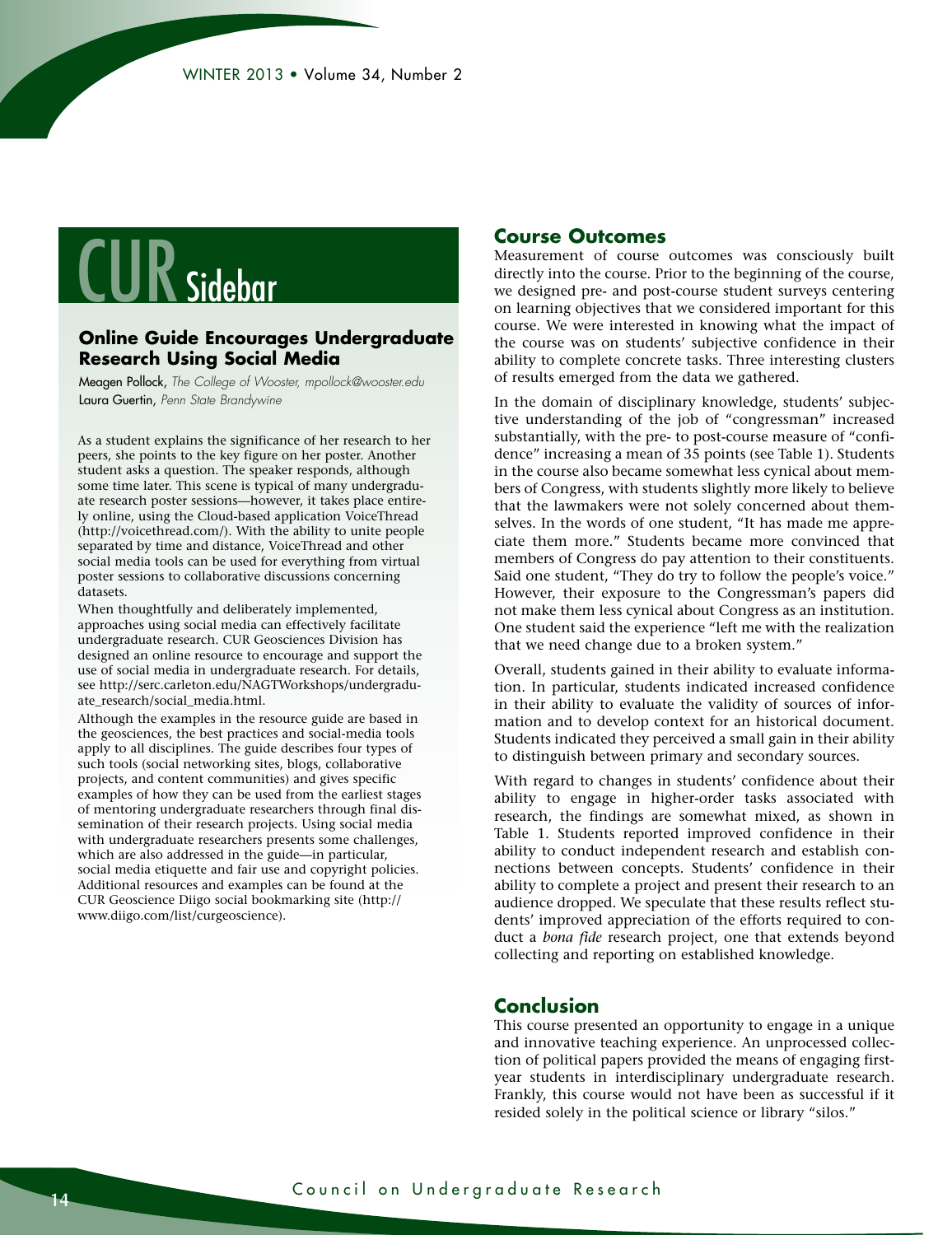

Despite its uniqueness—and the attendant difficulty of replicating this on another campus—there are important lessons to be learned from this case study. In the context of an already-processed archival collection, using i-Pads and apps such as Popplet could be incorporated into a course to foster collaboration and improve the quality of an existing finding aid, thus helping to make documents within the collection available to remote researchers. There is no reason why the approach we took is not portable to any field, from the humanities to the natural sciences, given the ability it demonstrated to mine archival sources for data. Using conceptmapping techniques is eminently elastic.

The largest drawback centered on the specific descriptive tool that we utilized; it was not robust enough for our purposes. Sharing Popplets from student to student, although possible, was not easy. The visuals looked impressive, but some key functions, such as searching, hierarchical orga-

| From 0 (not at all)<br>to 100 (completely),<br>indicate your confi-<br>dence in personally<br>performing the<br>following tasks: | Post-<br>Course<br>Mean | Pre-<br>Course<br>Mean | Mean<br><b>Difference</b> |
|----------------------------------------------------------------------------------------------------------------------------------|-------------------------|------------------------|---------------------------|
| Disciplinary Knowledge                                                                                                           |                         |                        |                           |
| <b>Explaining what mem-</b><br>bers of Congress do                                                                               | 52.75                   | 17.25                  | $+35.50$                  |
| <b>Evaluating</b>                                                                                                                |                         |                        |                           |
| Providing context for an<br>historical document                                                                                  | 70.25                   | 27.75                  | $+42.50$                  |
| Assessing the validity of<br>an information source                                                                               | 58.00                   | 28.25                  | $+29.75$                  |
| Distinguishing primary<br>from secondary sources                                                                                 | 62.50                   | 60.25                  | $+2.25$                   |
| <b>Creating</b>                                                                                                                  |                         |                        |                           |
| <b>Making connections</b><br>between concepts                                                                                    | 45.25                   | 36.75                  | $+8.50$                   |
| Conducting independent<br>research                                                                                               | 62.25                   | 60.50                  | $+1.75$                   |
| Completing an indepen-<br>dent research project                                                                                  | 52.25                   | 73.25                  | $-21.00$                  |
| Presenting research to<br>an audience                                                                                            | 30.00                   | 52.25                  | $-22.25$                  |

**Table 1. Student Perceptions in Pre- and Post-Course Surveys**

nization, and manipulation, were not present or robust enough. For instance, if a student discovered later that an organizational schematic should be altered to better reflect newly discovered materials, reordering or introducing new terminology was not easily accomplished in the same way that, say, an Excel spreadsheet might allow for "search and replace," the introduction of a new column, or moving data around. It was, however, a valuable tool for the students to address one of our central learning objectives: encouraging them to make explicit connections.

The most pleasant surprise was how readily the students engaged the material in the collection. We feared that the sheer volume of the collection and the fact that it was paperbased (old technology and, at times, grimy) might deter the young students. That was not the case. They not only didn't shy away from the collection but they also readily understood the connection between the documents in their hands, the larger issue, and how that issue could be reframed or examined today. Likewise, they responded to the emotion of, for instance, the constituents' letters, which did propel them to research outside of class on topics that they previously had not fully understood. To that end, we intend to further develop resources that employ primary sources in the political-science curriculum.

#### **References**

Andretta, Susie. 2013. "Phenomenography: A Conceptual Framework for Information Literacy Education." *Aslib Proceedings* 59.2 (2007): 152-168.

Bradsher, James G. 1991. *Managing Archives and Archival Institutions*. Chicago: University Of Chicago Press.

Ching, Yu-Hui, and Yu-Cheng Hsu. 2011. "Design-grounded Assessment: A Framework and a Case Study of Web 2.0 Practices in Higher Education." *Australasian Journal of Educational Technology*, 27 (Special Issue: 781-797.

Ellison, Nicole, and Yuehva Wu. 2008. "Blogging in the Classroom: A Preliminary Exploration of Student Attitudes and Impact on Comprehension." *Journal of Educational Multimedia and Hypermedia* 17(1): 99-122.

Frisch, Scott A., Douglas B. Harris, Sean Q Kelly, and David C.W. Parker, editors. 2012. *Doing Archival Research in Political Science*. Amherst, NY: Cambria Press.

Frisch, Scott A., and Sean Q Kelly. 2009. "Dataheads: What Archivists Need to Know About Political Scientists." In *The Political Archives Reader*, edited by Glenn R. Gray, L. Rebecca Johnson Melvin, and Karen Dawley Paul. New York, NY: Scarecrow Press.

Greene, Mark A., and Dennis Meissner. 2005. "More Product, Less Process: Revamping Traditional Archival Processing." *The American Archivist* 68(2): 208-283.